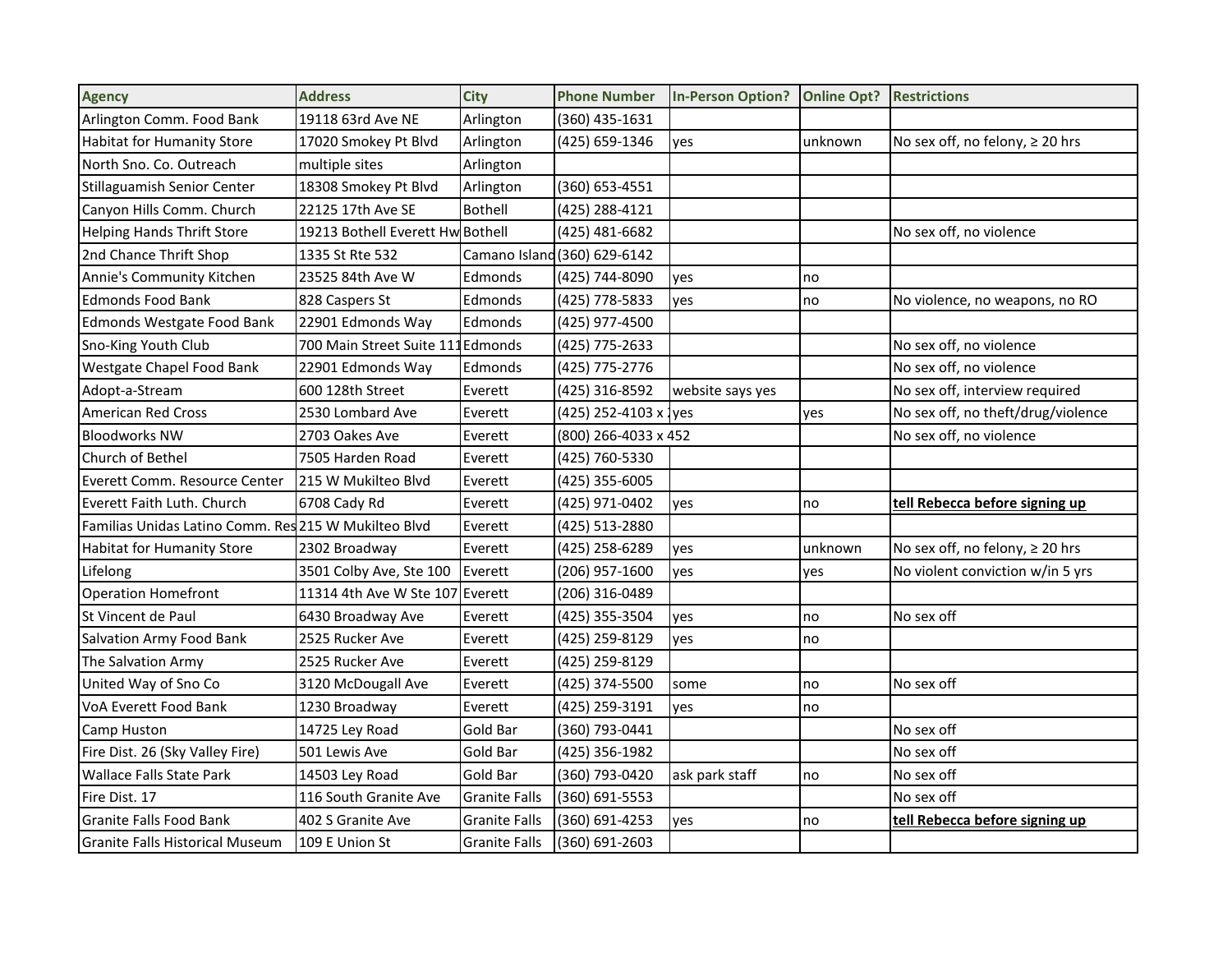| <b>Agency</b>                                   | <b>Address</b>        | <b>City</b>         | <b>Phone Number</b>  | <b>In-Person Option?</b> | <b>Online Opt?</b> | <b>Restrictions</b>                   |
|-------------------------------------------------|-----------------------|---------------------|----------------------|--------------------------|--------------------|---------------------------------------|
| Lake Stevens Family Center                      | 1803 124th Place NE   | Lake Stevens        | (425) 397-7433       |                          |                    | No sex off                            |
| Lake Stevens Food Bank                          | 2111 117th Ave NE     | Lake Stevens        | (425) 334-3430       | yes                      | no                 | tell Rebecca before signing up        |
| Bella's Voice Thrift Store                      | 4001 198th St SW, #8  | Lynnwood            | (425) 409-1961       |                          |                    | No sex off, no theft                  |
| <b>Habitat for Humanity Store</b>               | 16929 Highway 99      | Lynnwood            | (425) 258-6289       | yes                      | unknown            | No sex off, no felony, ≥ 20 hrs       |
| Lynnwood City Hall                              | 19100 44th Ave W      | Lynnwood            | (425) 670-5595       |                          |                    | No sex off, no theft                  |
| Lynnwood Food Bank                              | 5320 176th St SW      | Lynnwood            | (425) 745-1635       | yes                      | no                 | No crimes against vulnerable ind.     |
| Neighbors in Need                               | none available        | Lynnwood            | joan.jolly@gmail.con | <b>ves</b>               | no                 | No violence                           |
| <b>Special Olympics</b>                         |                       | Lynnwood            | (206) 362-4949       | some                     | yes                | No sex off, no gang                   |
| <b>Work Opportunities</b>                       | 6515 202nd Ave SW     | Lynnwood            | (425) 778-2156       |                          |                    | No sex off, no violence               |
| Maltby Food Bank                                | 21104 86th Ave SE     | Maltby              | (360) 668-7900       |                          |                    |                                       |
| Kloz 4 Kidz                                     | 5600 64th St NE       | Marysville          | (360) 658-1021       | unknown                  | unknown            |                                       |
| Marysville Parks                                | 6915 Armar Road       | Marysville          | (360) 363-8406       |                          |                    | No sex off, no theft                  |
| Mill Creek Comm. Food Bank                      | 4326 148th St SE      | Mill Creek          | (425) 316-3333       | yes                      | no                 | https://sugeni.us/cDcW                |
| <b>Beck's Place</b>                             | PO Box 562            | Monroe              | (425) 419-8992       |                          |                    |                                       |
| Monroe Comm. Senior Center                      | 276 Sky River Parkway | Monroe              | (360) 794-6359       |                          |                    | No sex off, no violence/drug          |
| Monroe Historical Society                       | 207 E Main St         | Monroe              | (360) 217-7223       |                          |                    |                                       |
| Sky Valley Food Bank                            | 233 Sky River Parkway | Monroe              | (360) 794-7959       | yes                      | no                 | No felonies, no violence, lift 40 lbs |
| Take the Next Step                              | 202 S Sams St         | Monroe              | (360) 794-1022       | yes                      | no                 | tell Rebecca before signing up        |
| Mountlake Terrace Food Bank                     | 4700 228th Street SW  | Mountlake Te        | 1(425) 778-7227      |                          |                    | No sex off                            |
| Mukilteo Food Bank                              | 4514 84th St SW       | Mukilteo            | (425) 366-8229       |                          |                    |                                       |
| Seattle Works                                   |                       | Seattle             | (206) 324-0808       | yes                      | unknown            |                                       |
| Teens in Public Service                         | 2900 NE Blakely St #B | Seattle             | (206) 985-4647       |                          |                    | No sex off, no violence               |
| United Way of King County                       | 702 2nd Ave           | Seattle             | (206) 461-3700       | yes                      | yes                |                                       |
| City of Shoreline                               | 17500 Midvale Ave N   | Shoreline           | (206) 801-2253       |                          |                    |                                       |
| <b>Habitat for Humanity Store</b>               | 17027 Smokey Pt Blvd  | <b>Smokey Point</b> | (425) 258-6289       | yes                      | unknown            | No sex off, no felony, ≥ 20 hrs       |
| 2nd Chance Wildlife Center                      | 6512 61st Place SE    | Snohomish           | (425) 335-0788       |                          |                    | No sex off, no cruelty to animals     |
| Comm. Resource Center of Stanw 9612 271st St NW |                       | Stanwood            | (360) 629-5257       |                          |                    |                                       |
| <b>Tulalip Food Bank</b>                        | 1330 Marine Dr NE     | Tulalip             | (360) 659-1136       |                          |                    |                                       |
| <b>Catholic Community Services</b>              | various               | various             | (425) 374-6323       |                          |                    |                                       |
| <b>Snohomish County Parks</b>                   | various               | various             | (425) 388-6604 Tony  |                          |                    |                                       |
|                                                 |                       |                     |                      |                          |                    |                                       |
|                                                 |                       |                     |                      |                          |                    |                                       |
|                                                 |                       |                     |                      |                          |                    |                                       |